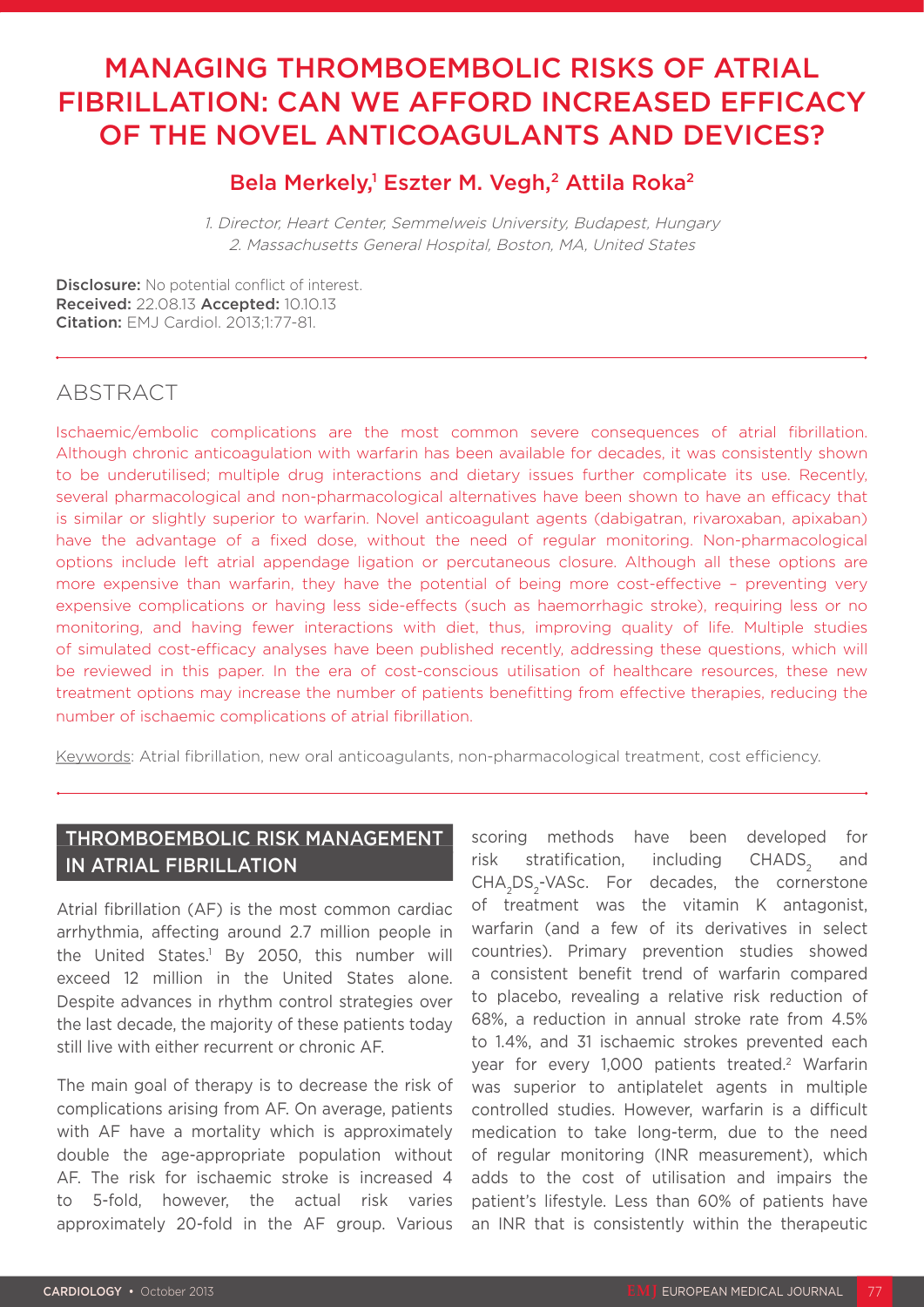range – this was demonstrated in multiple clinical trials and did not change much overall, despite significant efforts to mitigate responsible factors (improving compliance, point-of-care INR checking and testing for genetic variability). $3$ 

## NEW ORAL ANTICOAGULANT AGENTS

Dabigatran is a direct, competitive inhibitor of thrombin. It is administered in a prodrug form, which is promptly metabolised. It can be administered at a fixed dose and does not require coagulation monitoring. Pharmacokinetics are affected by renal function, as 80% is excreted renally. While it is not metabolised by the cytochrome P450 system, several drug interactions exist with p-glycoprotein inhibitors (dronedarone, amiodarone, verapamil, quinidine and ketoconazole increase dabigatran concentration). Dabigatran was evaluated in the Randomized Evaluation of Long-Term Anticoagulant Therapy (RE-LY) trial, which compared open-label warfarin with two fixed doses of dabigatran (110 or 150 mg twice daily, D110 and D150) in patients with AF and at least one additional stroke risk factor. For the primary outcome of stroke or systemic embolism, both D110 and D150 were non-inferior to warfarin (1.53%, 1.11% and 1.69% per year, respectively). The risk of haemorrhagic stroke was lower with both D110 and D150, compared to warfarin. A difference in overall survival did not attain statistical significance between the three groups; however, there was a trend towards the superiority of D150. The rate of gastrointestinal bleeding was higher with D150 (1.15%/year) than with D110 (1.12%) or warfarin (1.02%). Lifethreatening bleeding was lower in the D150 (1.45%) and D110 groups (1.22%), compared to warfarin (1.80%) respectively. A similar trend was seen with intracranial bleeds. Rates of early drug discontinuation was higher with dabigatran (16% vs. 10% warfarin at 1 year), mostly due to dyspepsia.4 The incidence of myocardial infarction was higher with D150 than with warfarin (relative risk increased by 33%) in a large meta-analysis of dabigatran trials.<sup>5</sup>

Rivaroxaban is a direct factor Xa inhibitor, which is metabolised by the CYP3A4 system. The ROCKET AF trial showed non-inferiority to warfarin in 14,264 patients with non-valvular AF who were at moderate to high risk of stroke (mean CHADS, score 3.5). 55% of patients had ischaemic events prior to enrolment. The primary endpoint was composite ischaemic/haemorrhagic stroke and systemic embolism (1.7%/year with rivaroxaban, 2.2%/

year with warfarin, p<0.001 for non-inferiority). Lower rates of intracranial haemorrhage and fatal bleeding occurred in the rivaroxaban group than in the warfarin group, however, there was no difference in the composite major bleeding rate.<sup>6</sup>

Apixaban is also a direct and factor Xa inhibitor, which is metabolised by the CYP3A4 system. The half-life is shorter than rivaroxaban's (8-15 hours), requiring twice daily administration. The ARISTOTLE trial compared apixaban to warfarin for the prevention of stroke (ischaemic or haemorrhagic) or systemic embolisation among patients with AF and at least one additional risk factor for stroke. It achieved superiority regarding the primary endpoint (stroke or systemic embolisation, 1.27% for apixaban versus 1.6% for warfarin at 1.8 years). Main reduction ways observed in the rate of haemorrhagic strokes, while ischaemic or uncertain strokes were affected less. The study also showed a mortality benefit with apixaban (3.52% versus 3.94%).<sup>7</sup> So far there have been no large randomised, prospective studies completed comparing the new agents against each other.

#### COST-EFFECTIVENESS

The most common serious complications from AF itself or its management (ischaemic stroke, major bleeding) are expensive to treat, and even with optimal treatment may impair the quality of life. A new drug may be superior to an older one in several respects: it may be more effective in the treatment of the targeted condition, may have less side-effects or require less monitoring, etc. The new oral anticoagulant agents have at least the efficacy of warfarin in stroke prevention, with a simpler dose administration and no need for regular monitoring. Most of these factors can be accounted for and included in cost-efficacy analyses. For new treatments, a way to summarise these events is to calculate the incremental cost-effectiveness ratio (ICER) - the cost of an additional quality-adjusted life-year (QALY) over the old medication. This method integrates the cost of the treatment with the drug, differences in therapeutic efficacy (mortality and morbidy from the disease and its complications), side-effect profile (risk of bleeding issues), and other factors (such as cost of monitoring).

Most data regarding cost-efficiency of the new oral anticoagulant agents (NOACs) are from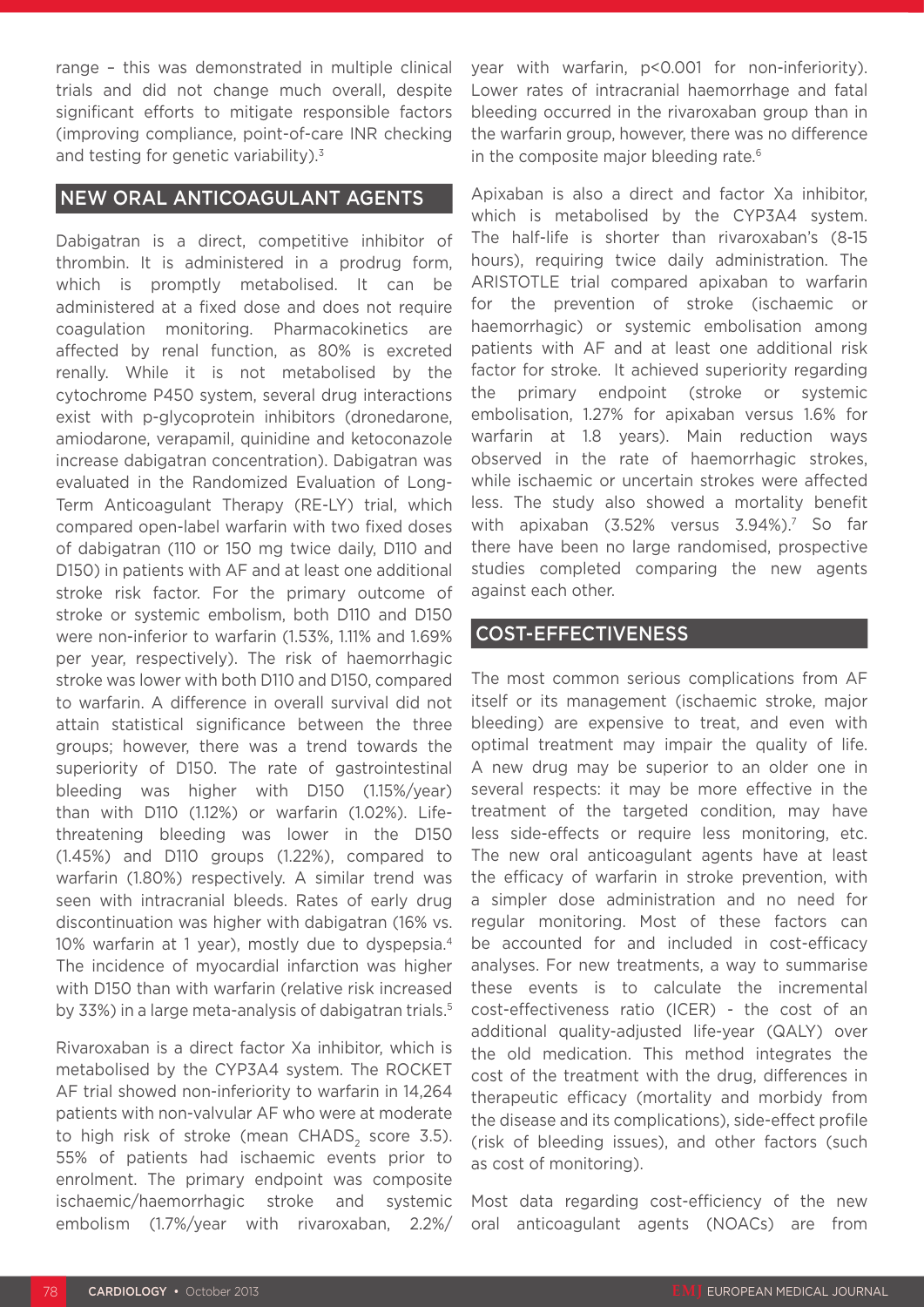models simulating drug use in patients with event rates and drug effects calculated from the large randomised studies. Several factors affect the results of such calculations: characteristics of the typicial patient profile (age, comorbidities), geographical setting (price of medications, costs regarding INR monitoring, travel), time horizon of simulated follow-up (may be required for up to 40 years after initiation of treatment), and the presumed event rates and their distribution. Most commonly, a Markov cohort model is generated to run the calculations on a large number of simulated patients.

Recently, several studies have been published regarding the NOACs. Most data are available for dabigatran and implies that it is a cost-effective alternative to warfarin.<sup>8-19</sup> Both rivaroxaban<sup>18-20</sup> and apixaban<sup>19,21,22</sup> have a smaller number of completed studies so far, however, the results are similarly encouraging. Comparison of the results from these simulated cost-effectiveness studies is often not straightforward due to the differences in models used, currencies used in the calculations, characteristics of simulated patients enrolled, and

geographical settings (Figure 1). Overall, the cost for each QALY gained was less than \$50,000 (USD) in the majority of these studies for the NOACs versus warfarin, which is the presumed threshold for willingness-to-pay in most simulation settings.

As this patient population is not homogenous, regarding the risk of thromboembolic complications, the cost-effectiveness should be stratified accordingly. Three studies reported models stratified by CHADS<sub>2</sub> score. In two simulations, higher CHADS, score resulted in more projected cost and those patients benefitted less from the NOAC therapy.19,20 However Lee et al.<sup>20</sup> found rivaroxaban was cost-effective in the full range of patients. In a study of apixaban, two-way analysis for various baseline risks of stroke and ICH was performed. Apixaban was described as cost-effective in a wide range of those risk factors, and became more beneficial in higher  $CHADS<sub>2</sub> score values.<sup>21</sup> A Canadian comparative$ analysis with apixaban, rivaroxaban, warfarin, and two doses of dabigatran, showed that dabigatran 150 mg dominated (more QALYs, less cost) over



#### Figure 1. Cost-effectiveness of dabigatran, rivaroxaban and apixaban in studies simulated in various healthcare systems (versus warfarin).

The incremental cost-effectiveness ratio (ICER) is favourable; less than \$50,000 (USD) for each qualityadjusted life year (QALY) increment for each medication in all healthcare systems. Dabigatran with sequential dosing (150 mg bid for patients <80 years, 110 mg bid for patients ≥80 years) was found to be highly cost efficient \$25,000 (USD) or less per QALY increment).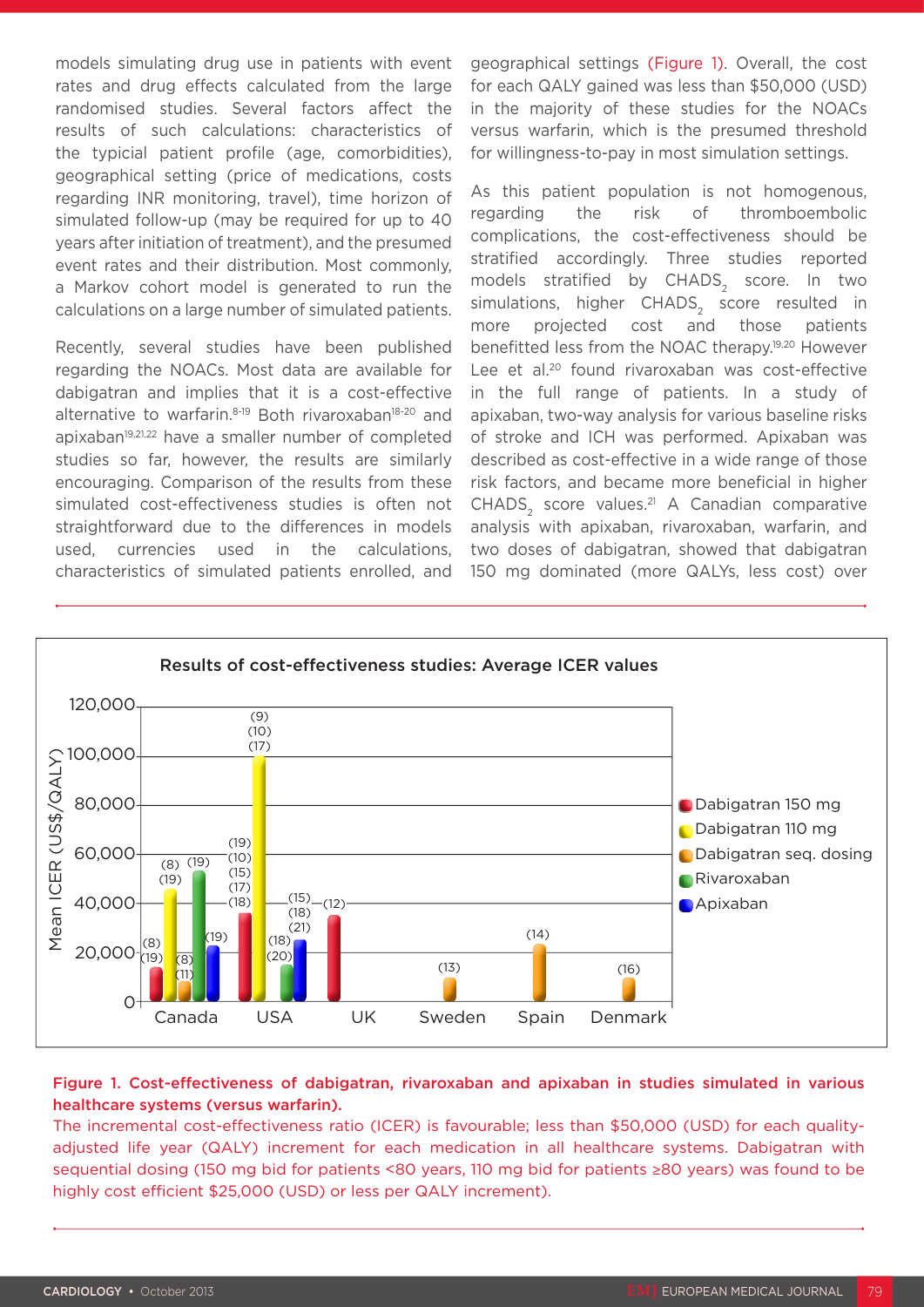most other agents, independent of the CHADS<sub>2</sub> score.<sup>19</sup>

### Non-pharmacological prevention of stroke

Numerous novel devices and procedures are in various stages of clinical testing, aiming to prevent AF-related stroke on a non-pharmacological basis, by excluding the left atrial appendage from the circulation. Epicardial suture ligation (capturing the orifice with a snare and suturing it) does not leave any permanent endocardial implants.23-25 Closing devices could be implanted with a catheterbased, transseptal approach under fluoroscopic and transoesophageal echocardiography (TOE) guidance, placing a self-expanding metal-frame covering the orifice of left atrial appendage.26,27 The Watchman® Left Atrial Appendage (LAA) Closure Technology system (Atritech, Inc., Plymouth, MN) was compared to continuous oral anticoagulation with warfarin in the PROTECT AF prospective, unblinded, randomised trial: 707 patients with at least one risk factor (age >75 years, hypertension, heart failure, diabetes, or prior stroke/TIA) were enrolled and followed-up for a mean 2.3 years. The Watchman® device was non-inferior to warfarin (3.0% versus 4.3% per 100 patient-years for the primary endpoint: composite of stroke, systemic embolism and cardiovascular death). Safety events (pericardial tamponade, procedurerelated stroke) were specific to the procedure itself, thus they were mostly observed in the device group;<sup>28</sup> however, the improvement of the quality of life was higher in this group at 12 months: the physical score improved in 34.9%, unchanged in 29.9% of the device treated patients, while 24.7% improved and 31.7% were unchanged in the warfarin group.29 Single and multicentre studies confirmed the safety of the Amplatzer® Cardiac Plug

(St. Jude Medical Inc, St. Paul, MN, USA).27,30,31 In comparision to the Watchman device, implantation of the Amplatzer® device seems to have similar procedural time and complication rate.32 The new Lifetech LAmbre™ Device was recently announced, that has a thinner sheath (8-10 French) for easier access and the ability to be recaptured and repositioned (Lifetech Scientific Corp., Shenzhen, China).<sup>33</sup>

Due to the relatively low number of overall procedures performed and a learning curve, which is steeper for devices than for new medications, cost-efficiency for non-pharmacological options may be significantly affected by these facts alone. Review of data will be required once more clinical experience is gained, allowing a more robust estimate of complications, which could be used to develop reliable models to estimate cost-efficacy (similarly to the NOACs).

## **CONCLUSION**

The new oral anticoagulant agents have been shown to be cost-effective in a wide range of healthcare systems in simulated models. Given the significant expense of the management of atrial fibrillation and its complications, their use should be encouraged. The first feasibility and safety experiences with non-pharmacological treatments are promising, the Watchman® device was proven to be non-inferior to warfarin in the prevention of stroke. Further prospective studies, comparing the efficacy of the new agents against each other, may identify subsets of patients where one of the new agents or a non-pharmacological option may be more advantageous. Periodic review of registry data, may reveal specific issues or additional benefits that may affect the cost-effective utilisaton of these new treatment options.

| Pharmacological | Non-pharmacological                            |
|-----------------|------------------------------------------------|
| Warfarin        | Epicardial suture ligation of atrial appendage |
| Dabigatran      | Watchman <sup>®</sup> system                   |
| Rivaroxaban     | Amplatzer <sup>®</sup> Cardiac Plug            |
| Apixaban        | Lifetech LAmbre™ device                        |
| <b>ASA</b>      |                                                |

#### Table 1. Treatment options for long-term prevention of stroke in non-valvular atrial fibrillation.